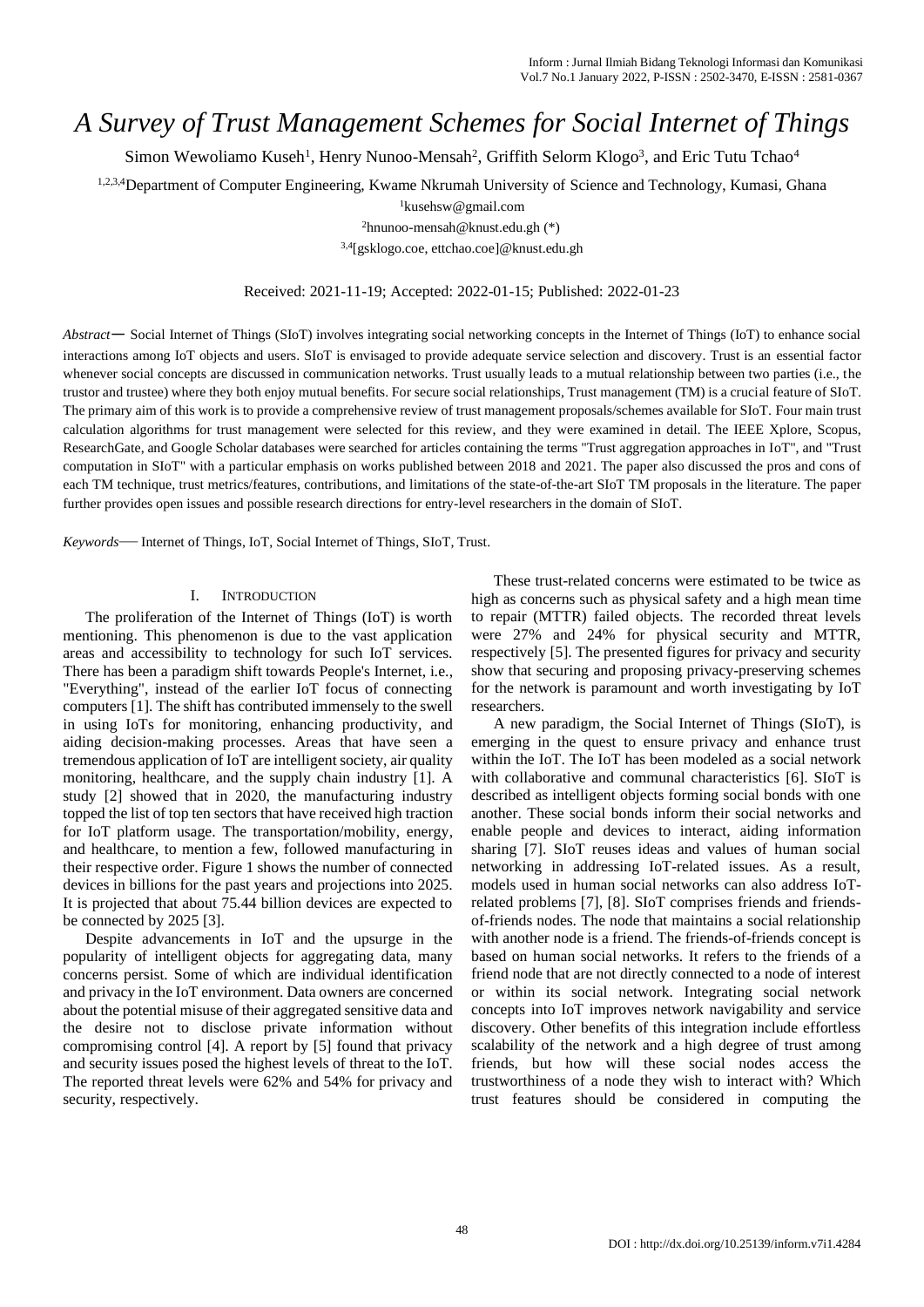trustworthiness of a node? These are research questions that need to be addressed.

Trust is essential when it comes to situations that involve a high degree of doubt [9]. These situations span numerous application areas, and IoT is no exception. For example, in IoTs, intelligent objects are constantly at risk of being compromised by malicious entities, thus introducing doubt into the network. Concerning IoTs, TM is predominantly applied to but not limited to the following areas: secure data aggregation, malicious node identification, and secure routing. The whole idea of trust can generally be categorized based on the use as being subjective or objective [9]. Also, trust can be classified as either a QoS or social trust, depending on its properties. Social trust considers the following: intimacy, honesty, centrality, connectivity, and privacy. Trust can also be characterized as either behavioral or computational, considering the setting within which it is applied. Finally, behavioral trust defines trust between humans and organizations, while computational trust is between devices or networks.

TM models ensure the fair assessment of the reputation and trustworthiness of communicating nodes and enhance the network's performance by monitoring network activities to reduce risk to sensor nodes on the network [10]. The trust assessment involves two individuals, a trustee, and a trustor. Trust is defined mainly as a measure of uncertainty [11]. Trust is seen as a critical requirement for service discovery, according to [12]. The service requestor will likely choose only service providers with a greater level of trustworthiness [13]. For secure social relationships, trust management becomes a critical issue in SIoT that needs to be addressed. Risk mitigation, authentication, security, and data transfer guarantee that IoT devices are approved. The concept of trust is identified as an immediate solution to help SIoT services to resolve the sense of uncertainty and reduce risks when making decisions [14]. Trust helps one measure trustworthiness, truthfulness, security, and reliability [8].

In literature, many techniques are used for trust computation, but the common technique is Weighted-Sum. Weighted-Sum is linear and does not properly model trust, which is non-linear. Trust features are also assigned weights manually. Current techniques do not also consider indirect trust features in trust computations. Therefore, trust management is an essential part of SIoT. Following the works of [15], [16], [17], [18], much research is needed on non-linear trust management techniques in SIoT as thousands of devices are being connected to the internet and establishing social tiers.

The primary goal of this paper is to discuss state-of-the-art techniques for trust management in SIoT. The paper undertakes this by sourcing articles introducing state-of-the-art trust-based SIoT proposals made from 2018 to 2021.

The modes of operations, contributions, trust evaluation metrics, strengths and limitations of the candidate trust and reputation management proposal papers are discussed and presented. To the best of our knowledge, no survey paper has discussed the state-of-the-art proposals from 2018 to 2021, thus necessitating this paper. The rest of the paper is presented as follows. Section II discusses the concepts of trust, SIoT, and trust-related attacks. Section III discusses related works or techniques for trust management in SIoT. Open issues and future research directions trust-based SIoT research are presented in section IV. Conclusions are presented in Section V.

#### II. SYSTEMATIC LITERATURE REVIEW

IoT technology is evolving, and new ways of connecting and interacting between these devices are emerging. According to a survey, privacy and security concerns were the most serious threats to the Internet of Things. According to the data, the stated threat levels for privacy and security were 62 percent and 54 percent, respectively, according to the data [5].



This section presents the concept of SIoT, Trust management, and trust-related attacks in SIoT.

## *A. Social Internet of Things (SIoT)*

Social networking has become ubiquitous and has made significant strides in other domains. In the domain of IoT, SIoT is the integration of social constructs that enhances social interactions among IoT objects and users. The integration ensures effective information discovery and promotes scalability [19]. In SIoT, devices can smartly interact with each other or even openly share data with humans and related devices [20]. SIoT is a modern concept that has emerged as a subfield in IoT. SIoT enables smart devices and users to interact, enabling services to be provided among devices and users. Based on minimal guidance from their owners, the devices form relationships and interact with one another on their own. SIoT can enhance numerous real-life applications with a complete SIoT platform [21]. Other variants of SIoT include Social Internet of Vehicles (SIoV), Artificial Social Internet of Things (ASIoT). Figure 2 shows a typical SIoT. Based on how devices relate; emulating social relationships

exhibited by human beings, there are five basic categories of relationships among devices in SIoT [22], [23] include:

*1) Parental object relationship (POR):* This relationship describes devices manufactured by the same manufacturer during the same period. This relationship is easily applied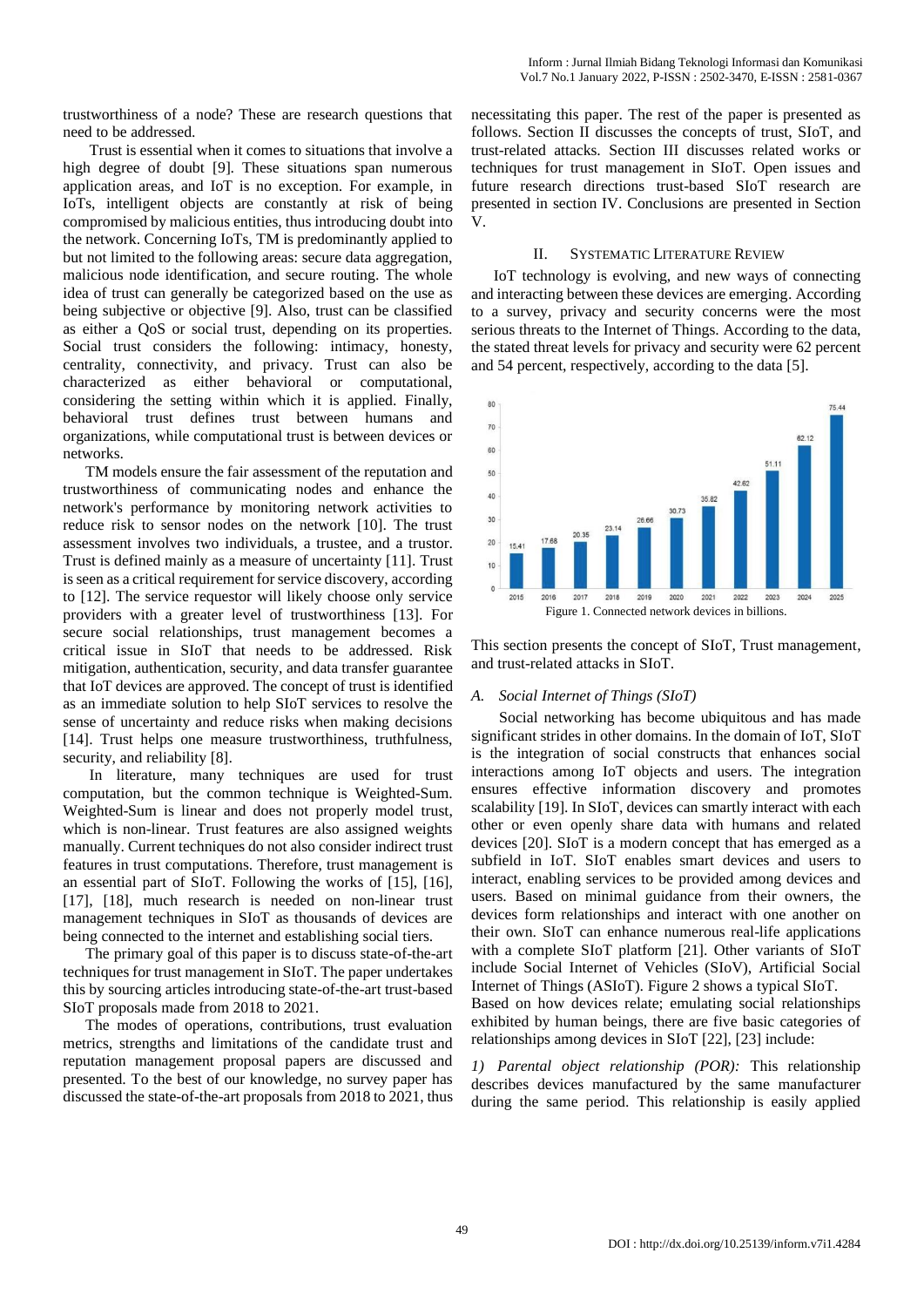during item production; it does not alter over time and only changes by system disruption/obsolescence events.

*2) Co-location object relationship (C-LOR):* is defined between objects in the same location (for example, sensors, and objects in a smart home or a bus terminal, etc.). These devices often do not share resources, but these connections are essential for establishing short links in the network.

*3) Co-work object relationship (C-WOR):* established between nodes that work together to complete a shared purpose (For example, emergency response and telemedicine)

*4) Ownership object relationship (OOR):* Establish among devices owned by the same individual/user. The logical inference of this principle into a richer interface profile is the ownership entity relationship.

*5) Social object relationship (SOR):* The final relationship is formed when devices interact, either occasionally or constantly, for reasons related to their owners' relationships. Similar to how people exchange contact information, the devices exchange their social profiles autonomously if properly configured. The guiding concept is that devices with similar traits and profiles share best practices to solve problems that "parents" have already encountered.



Figure 2. Typical SIoT

# *B. SIoT Reference Architecture*

The reference architecture for SIoT comprises three layers viz., the Application, Network, and Sensing layers. The responsibility of the sensing layer is to perform data collection and node cooperation in short-range and local networks. The network layer is responsible for data transmission through various networks. The application layer is responsible for the deployment of IoT applications as well as middleware functionality. The basic components of the architecture and the layers include; SIoT server, gateway, and object. Figure 3 gives a representation of the reference architecture.



Figure 3. The SIoT reference.

The SIoT server does not include the Sensing layer; however, it encompasses the Application Layer and a Network layer. The application layer comprises three sub-layers. The base sub-layer holds the database for data storage and processing and the related identifiers. These keep track of social entity profiles and relationships and the behaviors of objects in the natural and virtual worlds. Human data (both object owners and visitors) are also handled.

The value of the component sub-layer cannot be overstated. It includes the modules that are in charge of implementing SIoT core features. The objective of the ID management module is to create an ID that uniquely recognizes all possible kinds of devices in the SIoT system. Profiling tends to configure information about a device manually and automatically. The owner control (OC) defines the activities that an object can perform, such as the information that can be exchanged and how relationships are set up.

The Relationship Management (RM) module discusses the user's due diligence in control settings to update and terminate relationships with other objects. Since objects lack the intellect of humans, this module is regarded as a critical component of the network. The service discovery (SD) element is a crucial piece that aims to find which objects can provide the necessary service in the same way humans pursue friendships and knowledge in social networking services.

The service composition (SC) component allows objects to communicate. The majority of the time, the contact is linked to an entity wanting to retrieve—information about the natural world or to locate a particular service offered by another object. The trustworthiness management (TM) part is concerned with determining how the information provided by any of the parties will be handled. Reliability is based on the actions of the electronic device and is inextricably mainly linked to the relationship management module. Trustworthiness can be quantified using well-known concepts from literature, such as centrality and reputation, which are essential in analyzing social networks.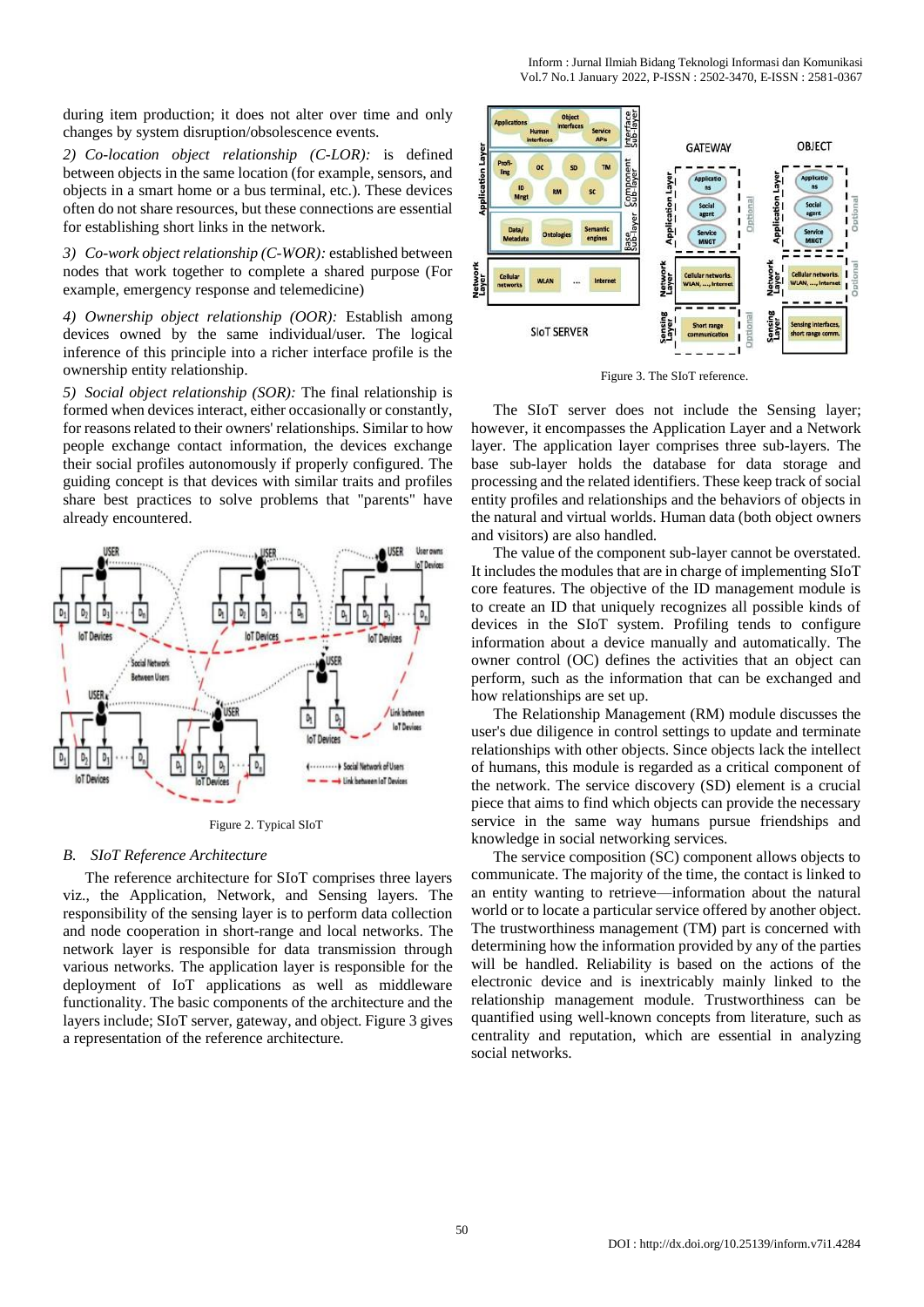The last sub-layer sits on top of the interface sub-layer. This layer interfaces and interacts with objects and humans by deploying the relevant applications and service APIs. In [22] a specific implementation is not provided.

## *C. Trust in SIoT*

Trust is a deep conviction in something's reliability, fact, or capacity. Trust usually leads to a mutual relationship between two parties (trustor and trustee) where they both enjoy mutual benefits. Due to its integrative application, this word, trust, has multi-dimensional meanings. Trust plays a significant role in SIoT by enabling objects to perform the functions of service provisioning and relationship management [24]. A significant amount of data is exchanged among service users in today's world through devices such as apps, computers, sensors, cameras, etc. If data is exchanged with untrusted users, it may be used maliciously.

Trust management has emerged as a critical problem in SIoT, and there are various mechanism and computational trust models in literature for improving trustworthiness among social objects [25]. Figure 2.2.1 illustrates a trust mechanism made of the following: trust establishment (trust composition and trust aggregation), trust propagation and storage, and trust update [26]. The trust composition stage considers the various features used in computing trust values. The trust aggregation stage involves various techniques (weighted sum, machine learning, blockchain, fuzzy logic) that combine trust features to calculate a final trust value.

Regardless of the technique adopted for trust aggregation, some important trust properties need to be considered in social objects interactions [27]. These properties include the subjective and transitive nature of trust [9]. The subjective nature of trust indicates that a device D1 that trusts device D2 does not directly translate to D2 also trusts D1. Trust being transitive implies that if device D1 trusts D2, D2 trusts D3. D1 can deduce some level of trust on D3 depending on the value of trust in D2 and D2's trust in D3. Due to this property, trust information can be passed from one device to the next in SIoT, thus resulting in trust chains. Other trust properties include trust being dynamic, composite, and asymmetric [28].

## *D. Trust Related Attacks*

In SIoT, malicious devices usually perform various trust attacks to disrupt the proper functioning of the social network. Some of these attacks are as follows:

*1) Self-promoting attack (SPA):* a device enhances its importance by flaunting its ability so that it would be selected as a service point.

*2) White-washing attacks (WA):* a misbehaving node will exit and re-enter the application to wipe away its bad reputation.

*3) Bad-mouthing attack (BMA):* it ruins the reputation of good devices being selected as service points by offering a low trust rating against them.

*4) Ballot stuffing attack (BSA):* improves the credibility of bad nodes (by making good recommendations for them) to increase the likelihood of bad nodes being chosen as service providers.

*5) Opportunistic service attacks (OSA):* a device can promote itself by deliberately cooperating with other devices to increase its credibility on the network. This is mainly done if the device believes its reputation is deteriorating due to poor service. It will readily collaborate with other malicious nodes to execute bad-mouthing and ballot-stuffing attacks if it has a good reputation.

*6) Malicious devices perform discriminatory attacks (DA) by discriminating and targeting*: nonfriends or nodes without strong social links.

*7) Random attacks (RA):* with On-and-off attacks, misbehaving devices switch between good and bad conduct, earning a good reputation when launching attacks.

# III. RESEARCH METHODOLOGY

This section gives a brief overview of the various techniques (Weighted Sum, Machine Learning, Blockchain, and Fuzzy Logic) adopted as mechanisms for computing trust in SIoT. The methodology used for selecting research works in trust computation is also detailed.



Figure 4. Trust management mechanism

# *A. Trust Aggregation Approaches*

*1) Weighted Sum:* The Weighted Sum method is a simple method that is commonly employed in single-dimensional situations [29]. The weighted sum method is prominent for aggregating trust scores, and many reputation systems use it [26]. With the weighted sum technique, each trust metric is assigned a value ranging from 0 to 0.9 depending on the impact of the metric in computing the final trust score. The weighted sum is one of the typical trust aggregation methods, especially when measuring trust in vehicular networks. The disadvantage of the weighted sum approach is the manual assignment of trust metrics. The process makes it unable to identify which trust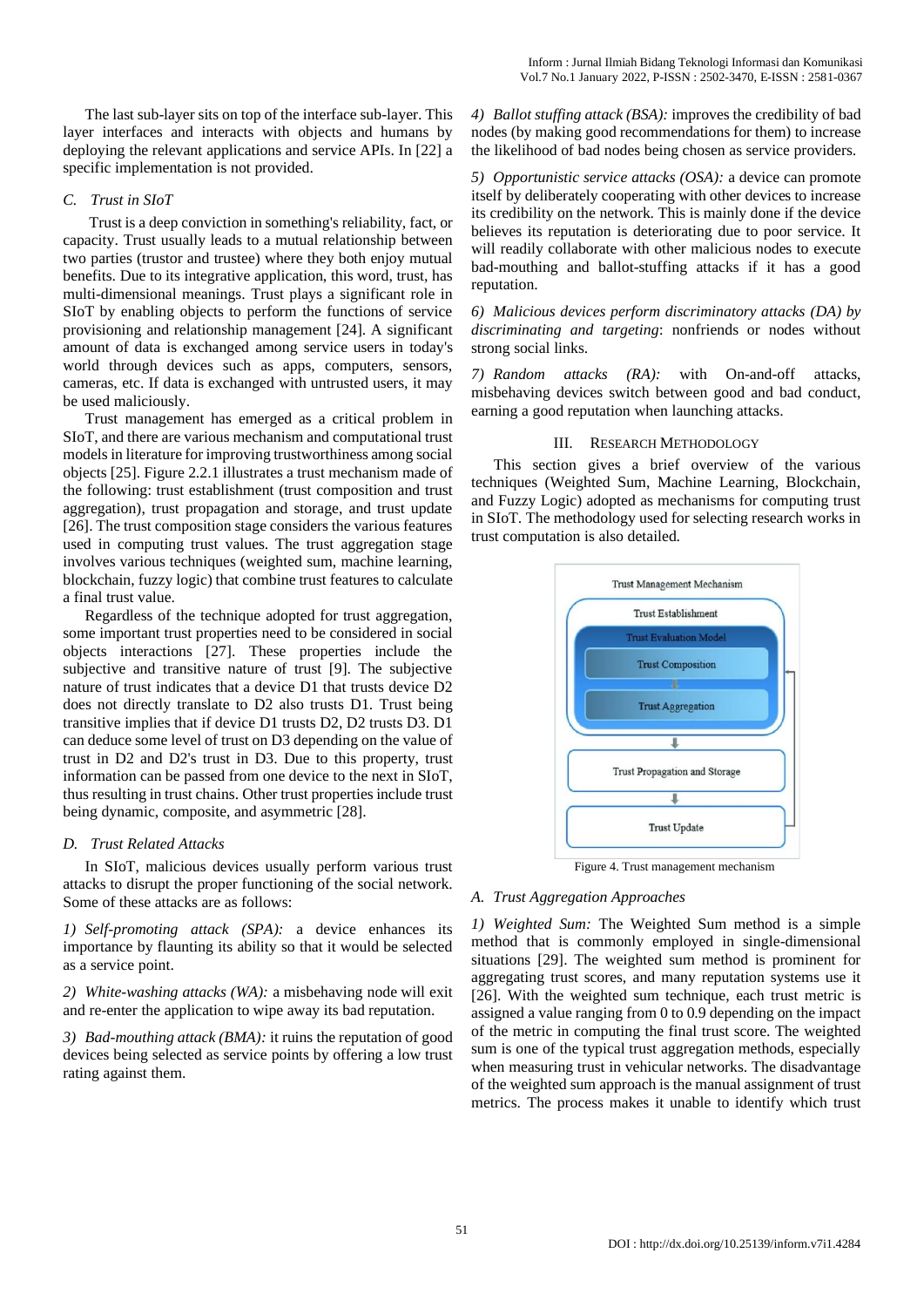metric has the most significant impact on trust in a particular environment [30].

*2) Machine Learning:* In recent years, there has been much interest in machine learning (ML). Many domains are developing with ML, and it is also being used for IoT security. ML appears to be a potential answer for protecting IoT devices from cyber assaults. It takes a different approach to defend against attacks than other standard methods.

*3) Blockchain:* The emergence of Blockchain in securing shared information among distinct objects cannot be overemphasised. Generally, the Blockchain plays a pivotal role in ensuring privacy within SIoT. The authentication and authorisation of accessing data in SIoT can be accomplished quickly, in a trusted, secure, and decentralised manner. While on the road, the sharing and storage of vehicular data in SIoV can be selective and restricted by smart contracts to only certain vehicles [31].

*4) Fuzzy Logic:*Fuzzy logic is a type of many-valued logic that deals with approximate reasoning rather than fixed and accurate reasoning. Compared to typical binary sets, fuzzy logic variables may have truth values ranging from 0 to 1. Fuzzy logic has been expanded to include the concept of partial truth, in which the truth value might range from totally true to completely false. Furthermore, particular membership functions may be used to manage these degrees when linguistic variables are involved.

A trust value in the range (1.25, 1.25) implies extremely low trust, a trust value in the range (0, 2.5) low trust, a trust value in the range (1.25, 3.75) medium trust, a trust value in the range (2.5, 5) high trust, a trust value in the range (3.75, 6.25) high trust, etc. As a result, a node with a trust value of 0.25 has 75% extremely low trust (a membership function) and 25% low trust (another membership function). Fuzzy logic is a set of principles for reasoning with fuzzy measurements. Many reputation systems use weighted sums to aggregate ratings or comments. Raters with a better reputation or transaction relevance have a higher weight.

# *B. Methodology for Selecting State-of-the-art Trust Computational Models*

A search was conducted in several databases to determine the frequency with which research in the field of trust management in the Internet of Things has been conducted (IEEE Xplore, Scopus, ResearchGate, and Google Scholar). "Trust Management in Social Internet of Things", "Trust aggregation techniques in IoT" and "Trust computation in SIoT" were the keywords used to search for related research works in trust management in SIoT with a year range from 2018 to 2021. The procedure for selecting existing trust management schemes for SIoT for this study is presented in Algorithm 1.

| <b>Algorithm 1:</b> Article Selection for the Survey |  |  |  |  |
|------------------------------------------------------|--|--|--|--|
| <b>Result:</b> research Articles                     |  |  |  |  |
| databases = ["IEEE Xplore", "SCOPUS",                |  |  |  |  |
| "ResearchGate", "Google Scholar"];                   |  |  |  |  |
| keywords = ["Trust Management in Social Internet     |  |  |  |  |
| of Things", "Trust aggregation techniques in IoT",   |  |  |  |  |
| "Trust computation in SIoT"];                        |  |  |  |  |
| for database in databases do                         |  |  |  |  |
| <b>for</b> keyword in keywords <b>do</b>             |  |  |  |  |
| if publication_year >= $2018 \&\& \le 2021$ then     |  |  |  |  |
| return researchArticles;                             |  |  |  |  |
| else                                                 |  |  |  |  |
| return None;                                         |  |  |  |  |
| end                                                  |  |  |  |  |
| end                                                  |  |  |  |  |
|                                                      |  |  |  |  |

# *C. Existing State-of-the-art Trust Computation Models*

Table 1 presents the most up-to-date Trust Computation Models available today. Jayasinghe et al. [32] proposed a machine learning-based trust assessment model that combines several direct trust features to produce a final trust score for decision making. Knowledge, experience, and reputation were the primary trust attributes used in the proposed model. An unsupervised technique, K-means, is used to label the data. Then, SVM was used to train the model to identify the nonlinear boundaries of trustworthy and untrustworthy interactions between nodes. The authors also claim that the algorithms proposed in their study could be clustered so that end devices could perform a fraction of the analysis to attain the same performance enhancement. That feat is beneficial due to the scalability and collaborative nature of IoTs. However, the direct trust attributes used in their study were inadequate for deciding a node's trustworthiness.

Sagar et al. [14] proposed a computational trust model that extracted vital features viz., direct trust metrics and indirect trust metrics to compute trust in SIoT. The overall single trust score was computed for each node in the SIoT environment using a machine learning-based approach to classify a node as either trustworthy or otherwise. Experimental results from their studies indicated that the Community-of-Interest (CoI) and Reward/Punishment significantly impacted the overall score. Their model reported low accuracy when direct and indirect trust were employed. However, higher accuracy is observed when the direct trust was used singly.

Sagar et al. [30] suggested a time-aware trust computational framework for SIoT environments. They combined social information and object-object interactions as the significant attributes used to compute a node's trustworthiness. They used Random Forest to aggregate these trust metrics to compute a final score representing the overall trustworthiness. Their work presented a single point of failure as social profiles of objects were stored in a local authority.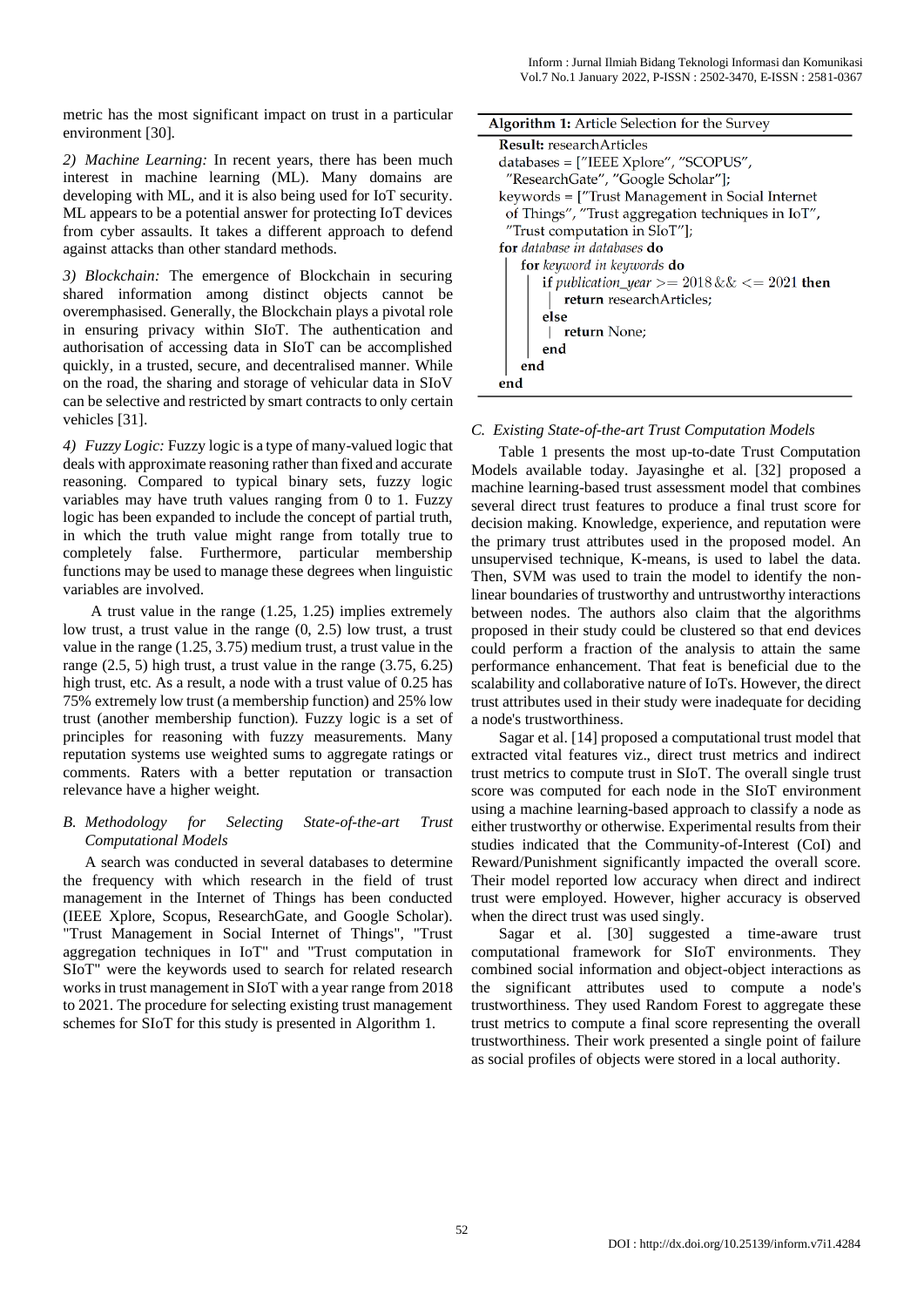Khanfor et al. [33] developed a framework for recruiting trustworthy devices/ workers in Spatial Mobile crowdsourcing (SMCS). A filtering process was used to filter workers based on object selection and object relation criteria as defined by the requirements of the service requestor. The authors used the Louvain algorithm for community detection using predefined relations. That procedure helped to reduce the search space. Finally, an integer linear program (ILP) was used to recruit trustworthy workers based on their skill sets, trustworthiness, and recruitment cost. Simulation results showed better performance of the CD-ILP algorithm over the benchmark stochastic approach. A central server was used for recruiting workers, which presented a single point of failure to their work.

Rehman et al. [34] proposed a weight-based technique for selecting a trustworthy node for interaction by another node based on parameters defined by the node. The authors employed soft set theory using the parameters defined by the user node to select the most trusted network node. Each node would look for different parameters in selecting a trustworthy node. Predefined weights values were assigned to trust attributes that do not represent an attribute's actual weights for different interactions.

Babar et al. [35] proposed Trust Management using a Machine Learning Algorithm (TM-MLA) to find trustee devices and detect if a device was malicious or benign. The proposed technique consisted of trust composition, aggregation, and trust update phases. Different trust features were chosen depending on the attack during the composition phase. The authors used Artificial Neural Network (ANN) to compute a trustee's trust score. Their proposed model was potent against bad-mouthing, ballot stuffing, and selfpromoting attacks. The proposed technique outperformed traditional weighted sum techniques. However, trustworthy devices may be declined due to less interaction between trustor and trustee.

Oualhaj et al. [36] proposed a novel decentralized trust management model that utilized Blockchain technology based on the Markov chain. The trust value was calculated by neighboring nodes called miners based on the honesty and cooperation rate. Their proposed algorithm also detected malicious nodes and coalitions that provided extreme trust values. Simulation results showed that the node's trust value depended on the number of malicious messages sent. The number of miners recruited to form a coalition also depended on the number of trusted nodes in the network. The computation of their trust value did not consider the indirect behavior of a node.

Masmoudi et al. [37] suggested a trust evaluation mechanism that was based on deep learning. Their technique focused on the trust establishment phase of the trust management mechanism. Employing various trust features, the authors used a deep learning model for their trust aggregation technique. That was built to detect malicious nodes and classify them into four types of trust attacks: Bad-Mouthing, Ballot-Stuffing Attack, Self-Promoting Attack, Discriminatory Attack, and none-attack. Results showed that their proposed

method exhibited better precision, recall, and F1 score than traditional ML techniques. However, a holistic view of trust management was not considered.

He et al. [38] developed a trust-up mechanism for underwater acoustic sensor networks (UASNs). An environmental model designed considering the impact of the underwater environment, such as mobility of water flow and the instability nature of acoustic communication, was considered for trust update. An essential degree trust update technique was also explicitly proposed for crucial nodes to mitigate priority attacks. Reinforcement learning is utilized for trust updates in three phases. An efficient trust update mechanism is proposed for UASNs, but other sections of the trust management mechanism were not considered.

Truong et al. [39] proposed a novel trust computation model for creating and maintaining trust between mobile device users in Mobile Crowdsensing (MCS) Called Experience-Reputation (ER). The weighted sum technique was used for aggregating reputation and experience trust indicators for computing the final trust value for mobile device users. The proposed trust-based technique was deployed for recruiting mobile device users for sensing in MCS tasks relying on Quality of Data (QLD) and provides a better way of detecting malicious users. The model only relied on centralized indirect trust indicators for computing trust values.

Adewuyi et al. [40] designed a trust management model for collaborative applications tailored towards collaborative downloading applications. The trust parameter was determined by a node either objectively or subjectively depending on the needs of the node. A trust aggregation function based on the weighted sum method was used to calculate trust values. The concept of trust maturity was introduced to address the issue of trust update. A novel trust management method that addressed trust aggregation, trust storage, propagation, and trust updates was developed. However, much resource was needed for trust computation.

Sagar et al. [41] designed another time-aware trust computational model that employed direct and indirect trust metrics for calculating the trust values of nodes. A weighted sum technique was used to aggregate similarity-based direct trust features; Community-of-Interest Similarity, Friendship Similarity, Co-work Similarity, and recommendations from neighboring to calculate a node's final trust score. The technique was computationally effective but did not have an effective trust value update mechanism.

Sharma et al. [42] proposed a novel trust management scheme for computing trust, considering the sociological perspective of human behavior in Social Networking Services (SNS). A deterministic expression based on Boolean logic enforces trust at the circuit level using current/historic trust values and severity and inventive metrics. The proposed model is lightweight and can be implemented at the hardware level no Trust updates mechanism.

Premarathne et al. [43] developed a novel trust management technique by considering trust as a multidimensional requirement considering the social relationships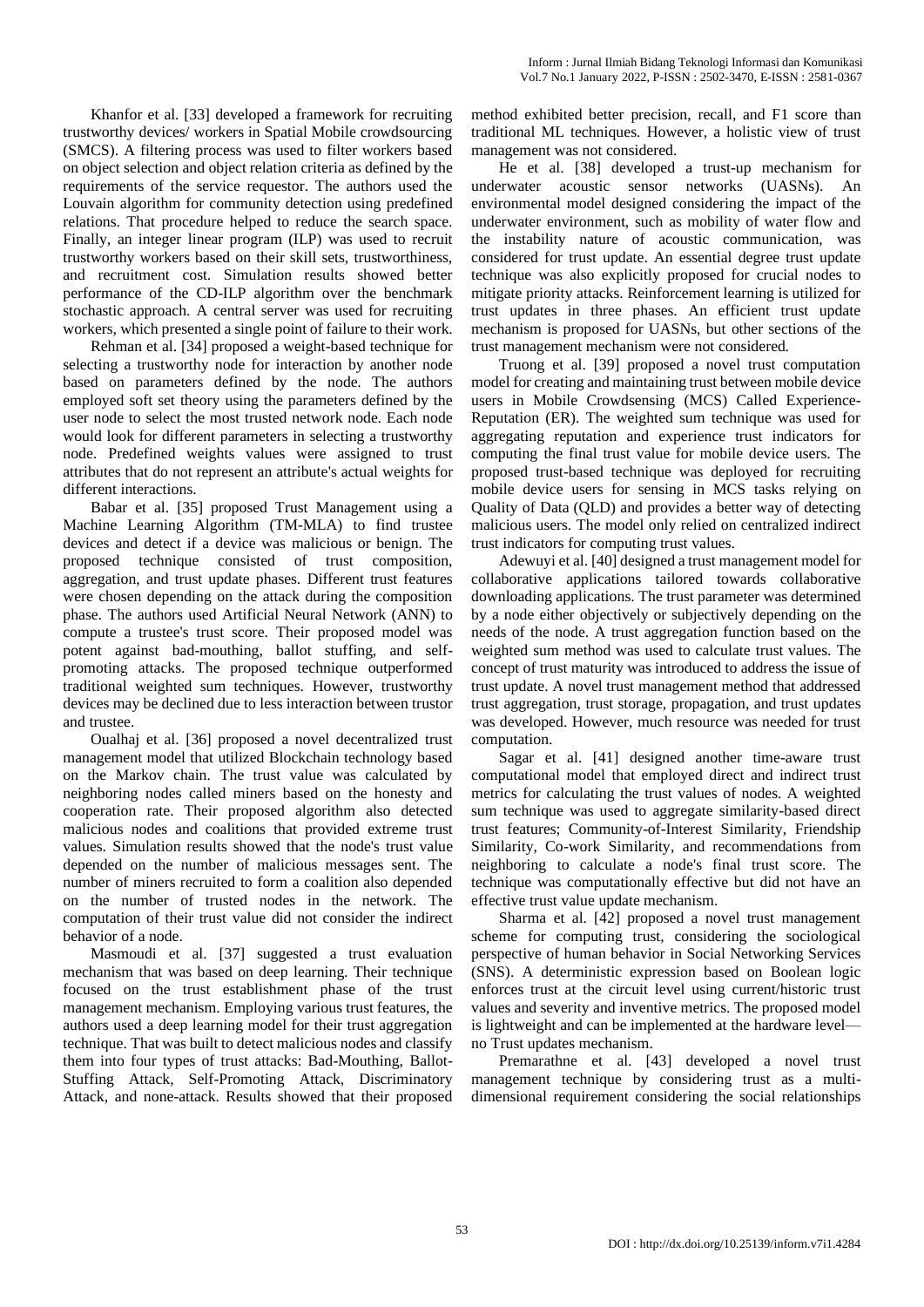among devices. A weighted average method was used to calculate trust values based on predefined existing relationships and residual energy content of SIoT devices. The method was reliable in identifying known trust-related attacks, provided their social relationship trust was violated.

Mahmood et al. [44] proposed a hybrid trust management model in Vehicular Ad hoc Networks (VANETs) for detecting misbehaving vehicles and preventing them from becoming cluster heads. Their method used a weight-based mechanism. The suggested framework implemented a composite metric for clustering that considers both trust values and available resources in selecting a cluster head. A weight-based mechanism used these metrics for real-time detection and elimination of malicious nodes inside a cluster before they become cluster heads. Resource utilization was improved by randomly selecting cluster heads. The proposed scheme scaled very well with increasing cluster size.

Wei et al. [45] proposed a computational trust model for service delegation in SIoT. Their model was context-dependent by combining the task type and the specific environment to provide a service. A service requester (SR) announced the availability of a task. At the same time, a service provider (SR) responds to the request by considering if it can complete the said task. The SR used competence, willingness, and social relationship in computing the SP's trustworthiness and delegated a task based on the computed trust value. The SP executed the task and returned the results to the SR. The SR then evaluated the results and performed the necessary update. The proposed model was capable of addressing most trustrelated attacks.

The discriminative-aware trust management system (DATM) proposed by Jafarian et al. [46] computes trust in SIoT objects by considering some nodes' discriminative nature and social relations in providing services. A service requester calculates the service provider's trust value using two primary metrics: context-based trust and global reputation. A parameter was introduced to weigh the importance of context-based trust against global reputation. The trust computation model presented a credibility update mechanism for raters to overcome recommendation-related attacks. Simulation results demonstrated that the model could effectively detect discriminative devices and deal with bad-mouthers compared to the other four baseline methods. Scalability and objects' resource limitation were not taken into consideration.

Xia et al. [47] proposed a context-aware framework for managing trust in SIoT capable of dealing with some trustrelated attacks. Their proposed framework was based on sociological and psychological concepts of human trust generation, distinguishing trust into two categories. These categories were familiarity trust (FT) and similarity trust (ST). Direct trust (DT) and recommendation trust (RT) were used to measure FT. However, external similarity trust (EST) and internal similarity trust (IST) were used to estimate ST. A kernel-based computation model was designed to compute the direct trust of an object. A fuzzy logic mechanism was then used to synthesize the trust elements finally. The model could

effectively defend against bad-mouthing attacks with an increasing number of malicious objects. The model, however, was not resilient under dynamically changing environments.

Rehman et al. [48] took advantage of online social networks (OSN) and trustworthiness in the IoT to develop new services for smart cities. This trust model considered everyone in an OSN's interaction relationships and trust value. The system of trustworthy communities was built by taking local and global trusted factors into account. Trust factors were used to reduce the mixing of false data by untrustworthy third parties. Their proposed model used public datasets from Twitter, Facebook, and Slashdot. Filtration techniques are used to filter trusted nodes in OSN. Their results showed that Twitter was more sustainable than the other OSN, with 90.03% trusted nodes after filtration.

A novel hybrid trust management technique for trust management in industrial automotive plants was proposed by Boudagdigue et al. [49]. New sets of industrial relationships were defined for objects relationships called industrial communities. Every community had a community leader (CL). CL managed the trust of community nodes by computing trust using three metrics viz. cooperation, direct and indirect honesty, and the results sent to a central server. The proposed architecture was energy efficient and capable of dealing with trust-related attacks. Their proposed model had a single point of failure as trust values were computed only by community leaders and stored in a central server.

Awan et al. in [50] designed a lightweight, event-driven trust computation mechanism called AgriTrust for managing trust and detecting malicious nodes in smart agriculture. Three different trust management models: sensors to the base station, base station to cloud, and cloud to the base station, were involved in the trust computation process. Each module used its trust features. A central authority was used to compute trust using a statistical model. The mechanism effectively detected whitewashing and on-off attacks whiles using reduced energy resources.

Khani et al. [51] proposed a mutual context-aware trust model which considers the trust evaluation from both the service provider and the service consumer perspective. Three different contexts: the status of the device, the environment, and the task type, were considered for trust evaluation. A weighted-based technique was adapted using both dependent and independent trust metrics to evaluate the trust of a device based on the three contexts. The proposed model showed better performance in detecting BMA, BSA, SPA, and OOA attacks.

Abdelghani et al. [52] designed a machine learning technique for trust evaluation by classifying nodes into malicious and benign classes. Different ML algorithms, Naive Bayes, Multi-Layer Perceptron, and Random Tree implemented in the WEKA tool were considered for training the proposed model. Multi-Layer Perceptron showed better performance in the classification task. The proposed model was not able to determine a particular type of attack.

A Blockchain-based framework for enforcing trust among collaborative devices from different vendors in a decentralized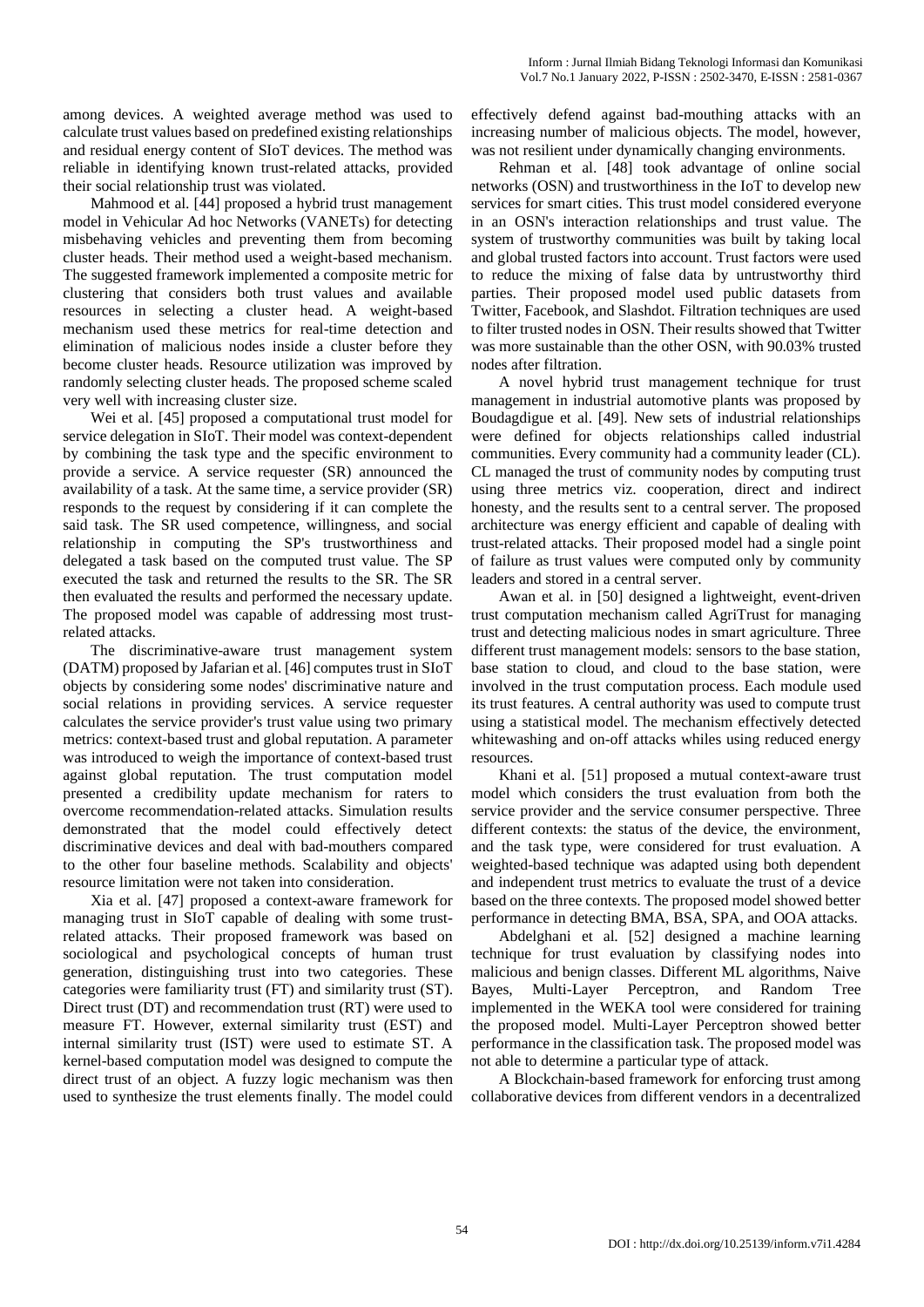nature called IoT-passport was proposed by Tang et al. [53]. Their proposal was aimed at enabling cross-platform collaboration. The framework consists of three main components for enforcing trust, trust-based collaboration, hierarchical trust synchronization, and collaborative IoT services. Trust-based collaborations were achieved on the blockchain by using hierarchical smart contracts. Hierarchical trust synchronization was enforced in their proposal by using local and global trust domains.

Kowshalya and Valarmathi [54] proposed a dynamic trust management technique, DTrustInfer, for secure

communication in SIoT by computing trust among nodes using direct and indirect trust metrics. Trust features such as honesty, energy, the community of interest, and cooperativeness are used for computing trust. An authenticator with the highest trust values among neighboring nodes was chosen to distribute secret codes padded with messages when a node wanted to communicate with another node. The authenticator also verified user credentials. The proposed framework outperformed the subjective-objective and adaptive trust models when Brigtkite and Epinions datasets were used.

|                                                  |                                            |                                                                                                                             | STATE-OF-THE-ART TRUST COMPUTATION MODELS                                                                            |                                                                                                                                                                           |
|--------------------------------------------------|--------------------------------------------|-----------------------------------------------------------------------------------------------------------------------------|----------------------------------------------------------------------------------------------------------------------|---------------------------------------------------------------------------------------------------------------------------------------------------------------------------|
| <b>Authors</b>                                   | <b>Technique</b>                           | <b>Trust Metrics</b>                                                                                                        | Contribution                                                                                                         | <b>Limitation</b>                                                                                                                                                         |
| Sagar et al. [14]                                | Machine<br>Learning                        | Direct and Indirect metrics                                                                                                 | A novel model using<br>direct/indirect trust metrics                                                                 | Low accuracy when direct and indirect trust<br>metrics are employed                                                                                                       |
| Jayasinghe al.<br>$[32]$                         | Machine<br>Learning                        | Knowledge, Experience,<br>and reputation                                                                                    | A novel direct trust model for<br>computing trust                                                                    | Direct trust attributes used are inadequate for<br>deciding the trustworthiness of a node                                                                                 |
| Sagar et al.<br>[30]<br>Khanfor et al.<br>$[33]$ | Machine<br>Learning<br>Machine<br>Learning | Social information and<br>object-object interactions<br>Social information and<br>object-object interactions                | Time-aware trust computational<br>framework<br>Framework for recruiting<br>trustworthy devices/workers in            | Single point of failure as social profiles of<br>objects is stored in a local authority<br>A central server is used to recruit workers<br>with a single point of failure. |
| Hankare et al.                                   | Machine                                    | Trust attack features and                                                                                                   | <b>SMCS</b><br>Using trustworthiness to detect                                                                       | Trustworthy devices may be declined due to                                                                                                                                |
| [35]                                             | Learning                                   | varying dynamic situation                                                                                                   | malicious devices                                                                                                    | less interaction between trustor and trustee.                                                                                                                             |
| Jafarian et al. [46]                             | Machine<br>Learning                        | social Similarity, the<br>importance of the service,<br>and the provider's<br>remaining energy                              | Designed a discriminative-aware<br>trust management system                                                           | Scalability and objects' resource limitation<br>were not taken into consideration                                                                                         |
| Abdelghani et al.<br>$[52]$                      | Machine<br>Learning                        |                                                                                                                             | A model for classifying nodes<br>into malicious and benign classes                                                   | The proposed model is not able to determine<br>a particular type of attack.                                                                                               |
| Rehman et al. [48]                               | Machine<br>Learning                        | Local and global trusted<br>factors                                                                                         | Used trustworthiness in SIoT to<br>provide new services for smart                                                    | Predefined weights values are assigned to<br>trust parameters                                                                                                             |
| Masmoudi et al.<br>$[37]$                        | Deep Learning                              | Trust attack features and<br>behaviors of malicious<br>nodes                                                                | cities<br>Technique for detecting and<br>classifying malicious nodes into<br>four types of trust attacks             | A holistic view of trust management was not<br>considered.                                                                                                                |
| He et al. [38]                                   | Deep Learning                              | Multi-dimensional trust<br>metrics                                                                                          | Trust update technique to<br>mitigate against priority attacks in<br><b>UASNs</b>                                    | other sections of the trust management<br>mechanism are not considered                                                                                                    |
| Oualhaj et al. [36]                              | Blockchain                                 | Honesty and Cooperation                                                                                                     | Novel decentralized trust<br>management model                                                                        | The indirect behavior of a node is not<br>considered in computing trust score                                                                                             |
| Tang et al. [53]                                 | Blockchain                                 | <b>Access Evaluation Rules</b><br>and Post-access Rules                                                                     | Framework for enforcing trust<br>among collaborative devices<br>called IoT-passport                                  | The proposed model is computationally<br>intensive                                                                                                                        |
| Rehman et al. [34]                               | Weighted Sum                               | Metrics are defined by user<br>node                                                                                         | Weight-based technique for<br>selecting a trustworthy node for<br>interaction by another node                        | Predefined weights values are assigned to<br>trust parameters                                                                                                             |
| Truong et al. [39]                               | Weighted Sum                               | Reputation and Experience                                                                                                   | Trust computation model for<br>creating and maintaining trust<br>between mobile device users                         | Calculate trust scores, indirect trust<br>indicators are centralized.                                                                                                     |
| Premarathne et al.<br>[43]                       | Weighted Sum                               | Predefined existing<br>relationships as well as the<br>residual energy content of<br>SI <sub>o</sub> T devices              | The method is reliable for<br>identifying known trust-related<br>attacks if social relationship trust<br>is violated | Not verified under numerous trust attacks<br>scenarios                                                                                                                    |
| Adewuyi et al.<br>[40]                           | Weighted Sum                               | A trust parameter is<br>determined by a node<br>either objectively or<br>subjectively depending<br>on the needs of the node | Trust update technique using trust<br>maturity                                                                       | Much resource is needed for trust<br>computation                                                                                                                          |

| <b>TABLE</b> I                           |  |
|------------------------------------------|--|
| 'tate-of-the-art Trust Computation Model |  |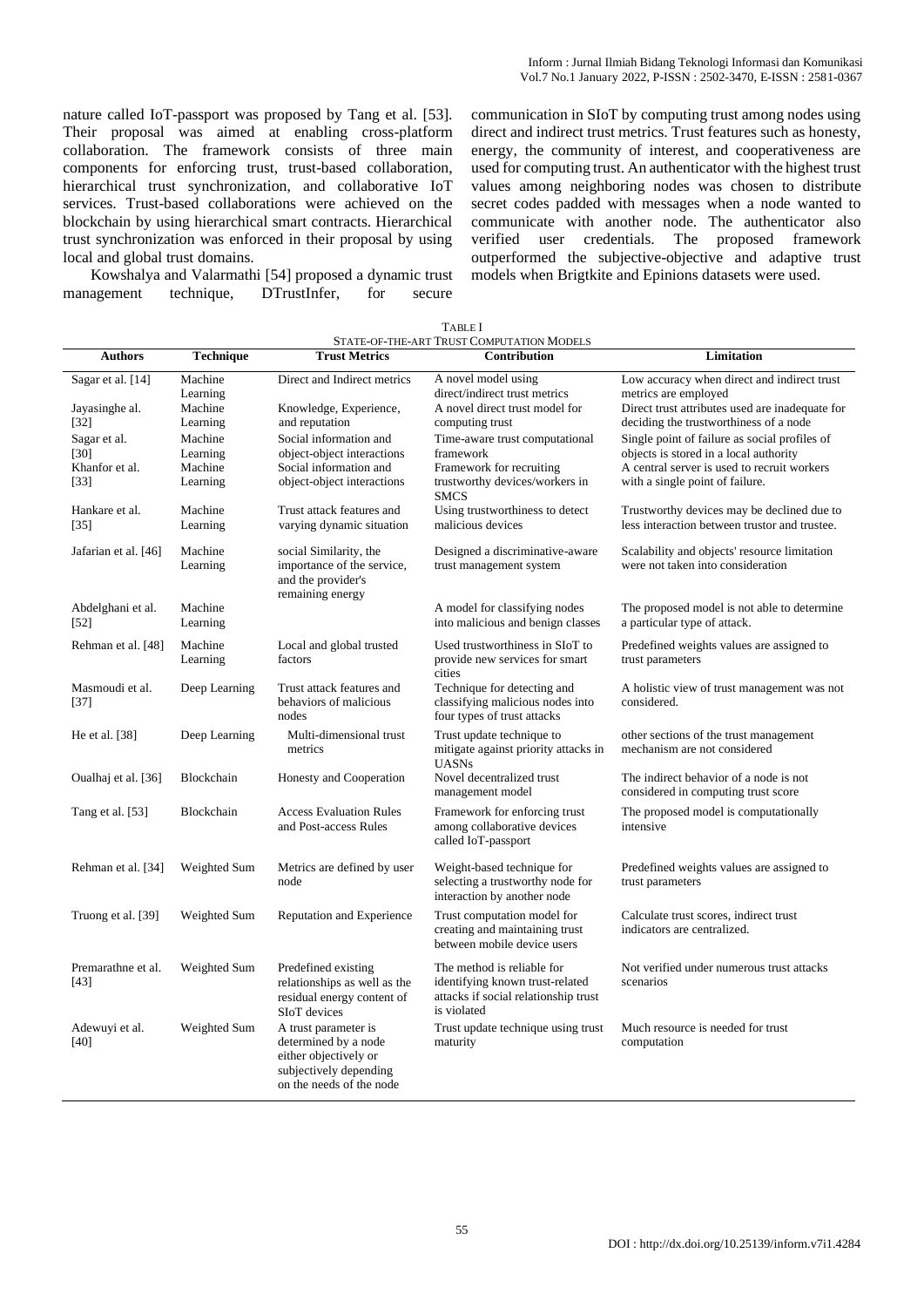| <b>Authors</b>             | <b>Technique</b> | <b>Trust Metrics</b>                                                | <b>Contribution</b>                                                                                      | Limitation                                                                                                                                    |
|----------------------------|------------------|---------------------------------------------------------------------|----------------------------------------------------------------------------------------------------------|-----------------------------------------------------------------------------------------------------------------------------------------------|
| Sagar et al. [41]          | Weighted Sum     | Direct and indirect trust<br>metrics                                | Designed a time-aware trust,<br>the computational model                                                  | It does not have a reliable way of updating<br>the trust value.                                                                               |
| Wei et al. [45]            | Weighted Sum     | Competence,<br>willingness, and social<br>relationship              | Designed a computational trust<br>model for service delegation in<br><b>SIoT</b>                         | BMA has negative effects on the proposed<br>model, and the convergence time increases<br>with an increase in the number of<br>properties      |
| Boudagdigue et<br>al. [49] | Weighted Sum     | Cooperation, direct and<br>indirect honesty                         | A novel hybrid trust<br>management technique for trust<br>management in industrial,<br>automotive plants | The proposed model has a single point of<br>failure as trust values a computed only by<br>community leaders and stored in a central<br>server |
| Awan et al. [50]           | Weighted Sum     | Each module uses their<br>own trust features                        | Designed a lightweight, event-<br>driven trust computation<br>mechanism,<br>AgriTrust                    | A central authority is used to compute trust                                                                                                  |
| Khani et al. [51]          | Weighted Sum     | Dependent and<br>independent trust metrics                          | A mutual context-aware trust<br>model is proposed                                                        | SPA is possible at the initial stages with<br>fewer number transactions                                                                       |
| Kowshalya et al.<br>$[54]$ | Weighted Sum     | Honesty, energy, a<br>community of interest,<br>and cooperativeness | Proposed a TM technique,<br>DTrustInfer, for secure<br>communication in SIoT.                            | The proposed model cannot mitigate some<br>common trust attacks                                                                               |
| Aslam et al.<br>$[12]$     | Weighted Sum     | Objective and Subjective<br>QoS                                     | Designed a service-oriented trust<br>management method                                                   | Predefined weights were assigned to trust<br>metrics based on social relationship factors<br>only                                             |

## IV. RESULT AND DISCUSSION

In this section of the paper, open issues and research challenges identified during the survey are discussed, and future research directions are outlined. A summary of the problems identified is centered on scalability, computational complexity on resource-constrained infrastructure, single point of failure of proposed schemes, over-generalization of proposed schemes, etc.

Scalability is one major issue that has not been addressed adequately in the reviewed literature. As the social networks of devices keep increasing, the trust computation mechanisms need to adapt to this increasing number of social devices. A device needs to store and compute the trust values of trustees as it continuously socializes with more devices each day. Most trust mechanisms have failed to factor in scalability when designing trust management mechanisms.

TM techniques with higher computational costs hurt the efficiency of resource constraint devices in SIoT systems for on-time service delivery. The most recent proposed methods do not adequately address resource utilization in trust computation. It needs to be considered in future TMM proposals. Also, trust update and storage are worth mentioning as current literature on the topic lacks comprehensive trust score update/storage and propagation. These are considered a very integral part of any TM.

Trust management mechanisms do not mainly address specific applications needs in SIoT. Most techniques are more general and may degrade performance when applied in some applications. The unavailability of datasets for designing and testing TM also poses another challenge in trust computation in SIoT environments. Future research in TM can focus on building application-specific TM rather than general ones. Due to the variations in requirements and specifications for

mitigating attacks in different application scenarios. Another line of research is developing lightweight and comprehensive TMs that address every aspect of trust computation and consider SIoT devices' dynamicity.

The social relationship of objects and the concept of apology and trust regain in SIoT is another direction of research that needs to be pursued. Also, TMs resilient towards trustrelated attacks need further investigation as the current state-ofthe-art still has not adequately addressed this issue.

#### V. CONCLUSION

The paper gives a comprehensive review of the various techniques that are used for managing trust in the domain of SIoT. The paper introduces SIoT as a new area in IoT and outlines some of its benefits. The paper further went on to enumerate some of the challenges facing SIoT, and, notably, among them is trust. The concept of trust and some trust-related attacks are introduced. Four main techniques: Weighted Sum, Machine Learning, Blockchain, and Fuzzy Logic are utilized for trust computation in SIoT environment. A detailed examination of the state-of-the-art trust computation approaches is also provided and discusses their significant contributions and limitations. Open issues, challenges, and future research directions of trust management in SIoT are presented finally.

#### **REFERENCES**

- [1] S. G. H. Soumyalatha, "Study of iot: Understanding iot architecture, applications, issues and challenges," InternationalJournal of Advanced Networking and Applications (IJANA), 201.
- [2] K. L Lueth Top 10 IoT applications in 2020: Access on :20 May,2021 Available: https://iot-analytics.com/top-10-iot-applications-in-2020/ July 8, 2020 2020.
- [3] A. Rehman, A. Paul, M. A. Yaqub, and M. M. U. Rathore, "Trustworthy intelligent industrial monitoring architecture for early event detection by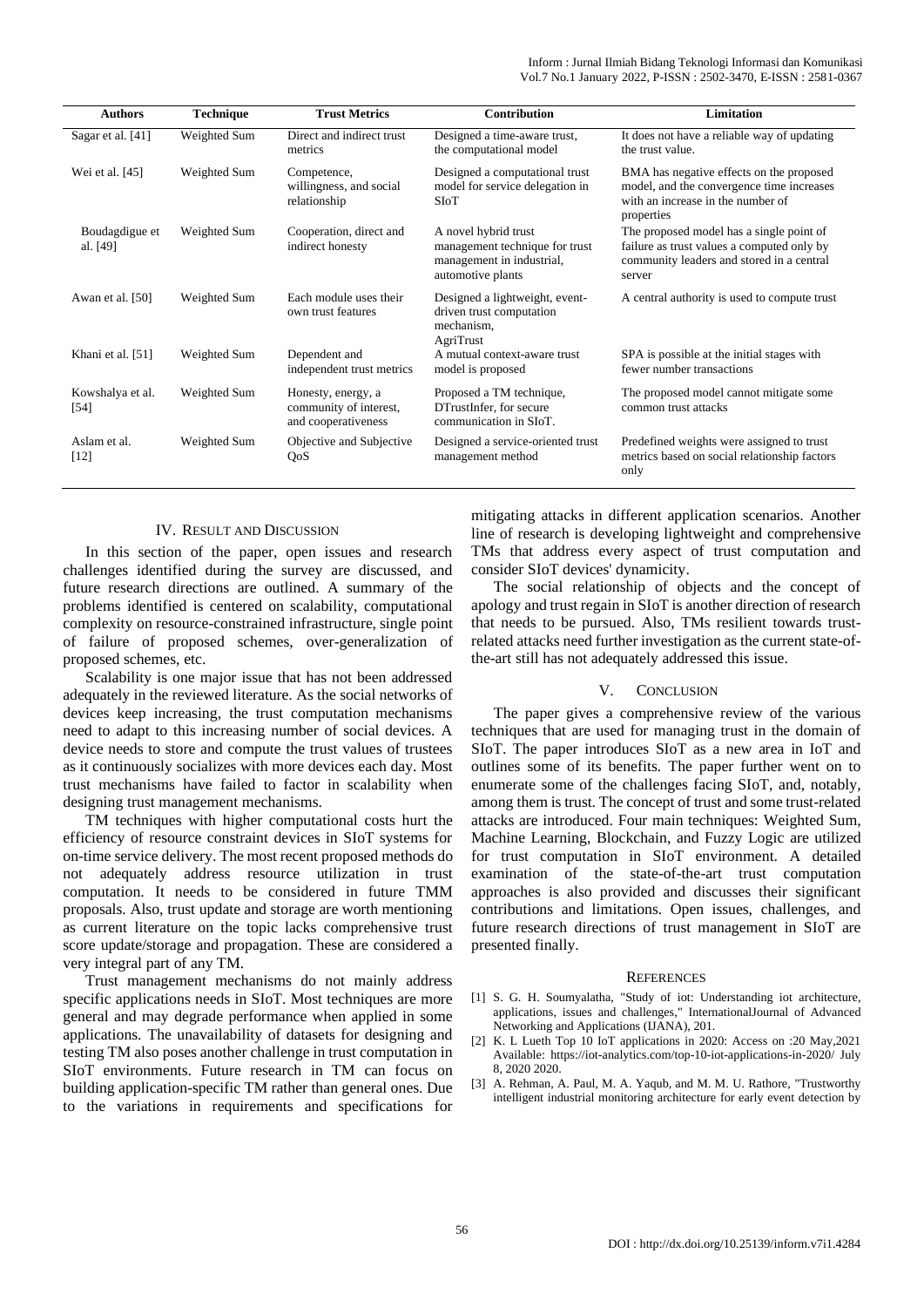exploiting social iot," in Proceedings of the 35th Annual ACM Symposium on Applied Computing, pp. 2163–2169, 2020.

- [4] J. Y. Kinza Sarwar, Sira Yongchareon, "A brief survey on iot privacy: Taxonomy, issues and future trends," Springer Nature Switzerland AG 2019, p. 208–219, 2019.
- [5] J. Lima. (2016). Could consumer distrust kill IoT? Why calls for security, privacy and transparency should not be ignored. Available: [https://www.cbronline.com/internet-of-things/could-consumer-distrust](https://www.cbronline.com/internet-of-things/could-consumer-distrust-kill-iot-why-calls-for-security-privacy-and-transparency-should-not-be-ignored-4859978/)[kill-iot-why-calls-for-security-privacy-and-transparency-should-not-be](https://www.cbronline.com/internet-of-things/could-consumer-distrust-kill-iot-why-calls-for-security-privacy-and-transparency-should-not-be-ignored-4859978/)[ignored-4859978/.](https://www.cbronline.com/internet-of-things/could-consumer-distrust-kill-iot-why-calls-for-security-privacy-and-transparency-should-not-be-ignored-4859978/)
- [6] L. Atzori, A. Iera, G. Morabito, and M. J. C. n. Nitti, "The social internet of things (siot)–when social networks meet the internet of things: Concept, architecture and network characterization," vol. 56, no. 16, pp. 3594–3608, 2012.
- [7] M. Frustaci, P. Pace, G. Aloi, and G. Fortino, "Evaluating critical security issues of the iot world: Present and future challenges," IEEE Internet of Things Journal, vol. 5, no. 4, pp. 2483–2495, 2018.
- [8] M. Rashmi and C. V. Raj, A review on trust models of social Internet of Things, pp. 203–209. Springer, 2019.
- [9] H. Nunoo-Mensah, K. O. Boateng, and J. D. Gadze, "The adoption of socio-and bio-inspired algorithms for trust models in wireless sensor networks: A survey," International Journal of Communication Systems, vol. 31, no. 7, p. e3444, 2018.
- [10]V. U. Rani and K. S. Sundaram, "Review of trust models in wireless sensor networks," Int. J. Comput. Inf. Syst. Control Eng, vol. 8, pp. 371–377, 2014.
- [11]H. Nunoo-Mensah, K. O. Boateng, and J. D. Gadze, "Pstrm: Privacy-aware sociopsychological trust and reputation model for wireless sensor networks," Peer-to-Peer Networking and Applications, vol. 13, no. 5, pp. 1505–1525, 2020.
- [12]M. J. Aslam, S. Din, J. J. Rodrigues, A. Ahmad, and G. S. J. I. A. Choi, "Defining service-oriented trust assessment for social internet of things," vol. 8, pp. 206459–206473, 2020.
- [13]E. M. Maximilien and M. P. Singh, "Toward autonomic web services trust and selection," in Proceedings of the 2nd international conference on Service oriented computing, pp. 212–221.
- [14]S. Sagar, A. Mahmood, Q. Z. Sheng, and W. E. Zhang, "Trust computational heuristic for social internet of things: A machine learningbased approach," in ICC 2020-2020 IEEE International Conference on Communications (ICC), pp. 1–6, IEEE.
- [15]W. Abdelghani, C. A. Zayani, I. Amous, and F. Sedes, "Trust` management in social internet of things: a survey," in Conference on e-Business, e-Services and e-Society, pp. 430–441, Springer, 2016.
- [16] R. K. Chahal, N. Kumar, and S. Batra, "Trust management in social internet of things: A taxonomy, open issues, and challenges," Computer Communications, vol. 150, pp. 13–46, 2020.
- [17]R. Iqbal, T. A. Butt, M. Afzaal, and K. Salah, "Trust management in social internet of vehicles: factors, challenges, blockchain, and fog solutions," International Journal of Distributed Sensor Networks, vol. 15, no. 1, p. 1550147719825820, 2019.
- [18]W. Z. Khan, S. Hakak, M. K. Khan, et al., "Trust management in social internet of things: Architectures, recent advancements, and future challenges," IEEE Internet of Things Journal, vol. 8, no. 10, pp. 7768– 7788, 2020.
- [19]S. Ali, M. G. Kibria, M. A. Jarwar, H. K. Lee, I. J. W. C. Chong, and M. Computing, "A model of socially connected web objects for iot applications," vol. 2018, 2018.
- [20]J. Shen, T. Zhou, F. Wei, X. Sun, and Y. J. I. I. o. t. J. Xiang, "Privacypreserving and lightweight key agreement protocol for v2g in the social internet of things," vol. 5, no. 4, pp. 2526–2536, 2017.
- [21]J. S. Kumar, G. Sivasankar, and S. S. Nidhyananthan, An artificial intelligence approach for enhancing trust between social IoT devices in a network, pp. 183–196. Springer, 2020.
- [22]L. Atzori, A. Iera, G. Morabito, and M. J. C. n. Nitti, "The social internet of things (siot)–when social networks meet the internet of things: Concept, architecture and network characterization," vol. 56, no. 16, pp. 3594–3608, 2012.
- [23]L. Atzori, A. Iera, and G. J. I. c. l. Morabito, "Siot: Giving a social structure to the internet of things," vol. 15, no. 11, pp. 1193–1195, 2011.
- [24]W. Z. Khan, M. Y. Aalsalem, M. K. Khan, and Q. Arshad,
- "When social objects collaborate: Concepts, processing elements, attacks and challenges," Computers & Electrical Engineering, vol. 58, pp. 397–411, 2017.
- [25]A. Jøsang, C. Keser, and T. Dimitrakos, "Can we manage trust?", in International Conference on Trust Management, pp. 93–107, Springer, 2005.
- [26]J. Guo and R. Chen, "A classification of trust computation models for service-oriented internet of things systems," in 2015 IEEE International Conference on Services Computing, pp. 324–331, IEEE, 2015.
- [27]A. Rezvanian, B. Moradabadi, M. Ghavipour, M. M. D. Khomami, and M. R. Meybodi, "Social trust management," in Learning Automata Approach for Social Networks, pp. 241–279, Springer, 2019.
- [28]W. Abdelghani, C. A. Zayani, I. Amous, and F. Sedes, "Trust` management in social internet of things: a survey," in Conference on e-Business, e-Services and e-Society, pp. 430–441, Springer, 2016.
- [29]J. R. S. C. Mateo, "Weighted sum method and weighted product method," in Multi criteria analysis in the renewable energy industry, pp. 19–22, Springer, 2012.
- [30]S. Sagar, A. Mahmood, Q. Z. Sheng, M. Zaib, and W. E. Zhang, "Towards a machine learning-driven trust evaluation model for social internet of things: A time-aware approach," arXiv preprint arXiv:2102.10998, 2021.
- [31]T. A. Butt, R. Iqbal, K. Salah, M. Aloqaily, and Y. Jararweh, "Privacy management in social internet of vehicles: review, challenges and blockchain based solutions," IEEE Access, vol. 7, pp. 79694– 79713, 2019.
- [32]U. Jayasinghe, G. M. Lee, T.-W. Um, and Q. Shi, "Machine learning based trust computational model for iot services," IEEE Transactions on Sustainable Computing, vol. 4, no. 1, pp. 39–52, 2018.
- [33]A. Khanfor, A. Hamrouni, H. Ghazzai, Y. Yang, and Y. Massoud, "A trustworthy recruitment process for spatial mobile crowdsourcing in largescale social iot," in 2020 IEEE Technology & Engineering Management Conference (TEMSCON), pp. 1–6, IEEE, 2020.
- [34]A. U. Rehman, A. Jiang, A. Rehman, and A. Paul, "Weighted based trustworthiness ranking in social internet of things by using soft set theory," in 2019 IEEE 5th International Conference on Computer and Communications (ICCC), pp. 1644–1648, IEEE, 2019.
- [35]S. Babar, P. Mahalle, et al., "Trust management approach for detection of malicious devices in siot," Tehnic ki glasnik, vol. 15, no. 1, pp. 43-50, 2021.
- [36]O. A. Oualhaj, A. Mohamed, M. Guizani, and A. Erbad, "Blockchain based decentralized trust management framework," in 2020 International Wireless Communications and Mobile Computing (IWCMC), pp. 2210– 2215, IEEE, 2020.
- [37]M. Masmoudi, W. Abdelghani, I. Amous, and F. Sedes, "Deep` learning for trust-related attacks detection in social internet of things," in International Conference on e-Business Engineering, pp. 389–404, Springer, 2019.
- [38]Y. He, G. Han, J. Jiang, H. Wang, and M. Martinez-Garcia, "A trust update mechanism based on reinforcement learning in underwater acoustic sensor networks," IEEE Transactions on Mobile Computing, 2020.
- [39]N. B. Truong, G. M. Lee, T.-W. Um, and M. Mackay, "Trust evaluation mechanism for user recruitment in mobile crowd-sensing in the internet of things," IEEE Transactions on Information Forensics and Security, vol. 14, no. 10, pp. 2705–2719, 2019.
- [40]A. A. Adewuyi, H. Cheng, Q. Shi, J. Cao, A. MacDermott, and' X. Wang, "Ctrust: A dynamic trust model for collaborative applications in the internet of things," IEEE Internet of Things Journal, vol. 6, no. 3, pp. 5432– 5445, 2019.
- [41]S. Sagar, A. Mahmood, J. Kumar, and Q. Z. Sheng, "A time-aware similarity-based trust computational model for social internet of things," in GLOBECOM 2020-2020 IEEE Global Communications Conference, pp. 1–6, IEEE.
- [42]C. Sharma, M. A. Alam, and A. Khalique, "A novel trust establishment model in siot network based on sociological aspects of users in social networking services," Indian Journal of Science and Technology, vol. 12, p. 17, 2019.
- [43]U. S. Premarathne, "Residual energy aware trust computation method for social internet of things," in 2019 14th Conference on Industrial and Information Systems (ICIIS), pp. 470–475, IEEE, 2020.
- [44] A. Mahmood, B. Butler, W. E. Zhang, Q. Z. Sheng, and S. A. Siddiqui, "A hybrid trust management heuristic for vanets," in